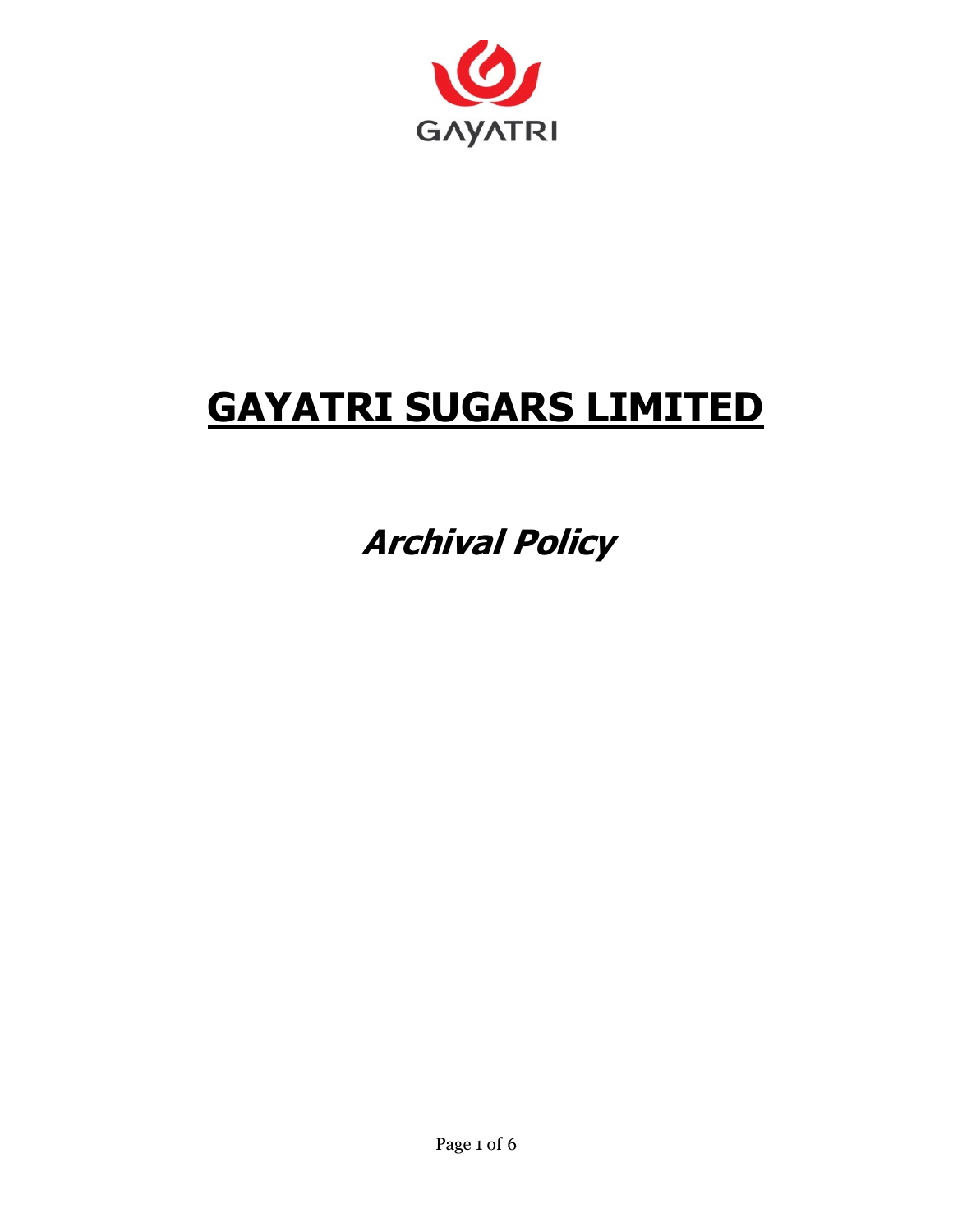

#### **1. Background:**

The Securities and Exchange Board of India has notified SEBI (Listing Obligations and Disclosure Requirements) Regulations, 2015 ("Listing Regulations") on September 2, 2015 to be effective from December 1, 2015.

Regulation 30 of these Listing Regulations deals with disclosure of material events by the listed entity specified under Part A of Schedule III of the Listing Regulations.

Further, SEBI has issued a circular on 'Continuous Disclosure Requirements for Listed Entities' on September 9, 2015 indicating the details that need to be provided while disclosing above events.

Regulation 30 and the above circular states that:

- a) the events specified in Para A of Part A of Schedule III of the Listing Regulations are deemed to be "Material Events" and the listed entity shall make disclosures of such events to the Stock Exchanges. (enclosed as Annexure I)
- b) the events specified in Para B of Part A of Schedule III of the Listing Regulations are to be disclosed to the stock exchanges, if considered "Material" pursuant to the Companies Policy on "Reporting of Material Events under Regulation 30 of Listing Regulations". (enclosed as Annexure II)
- c) the events or information with respect to subsidiary companies, which are considered "Material" for the Company.

As per Regulation 30(8) of the Listing Regulations, the Company is required to disclose on its website all such events or information which is to be disclosed to the Stock Exchanges pursuant to this Regulation.

The disclosures made to the Stock Exchanges shall be hosted on the website of the Company for a minimum period of 5 (five) years and thereafter, as per the Archival Policy of the Company. This policy is to be uploaded in the website of the Company.

Thereafter, such information would be provided to representatives of Information and Technology department by the Company Secretarial Department for uploading in the website of the Company.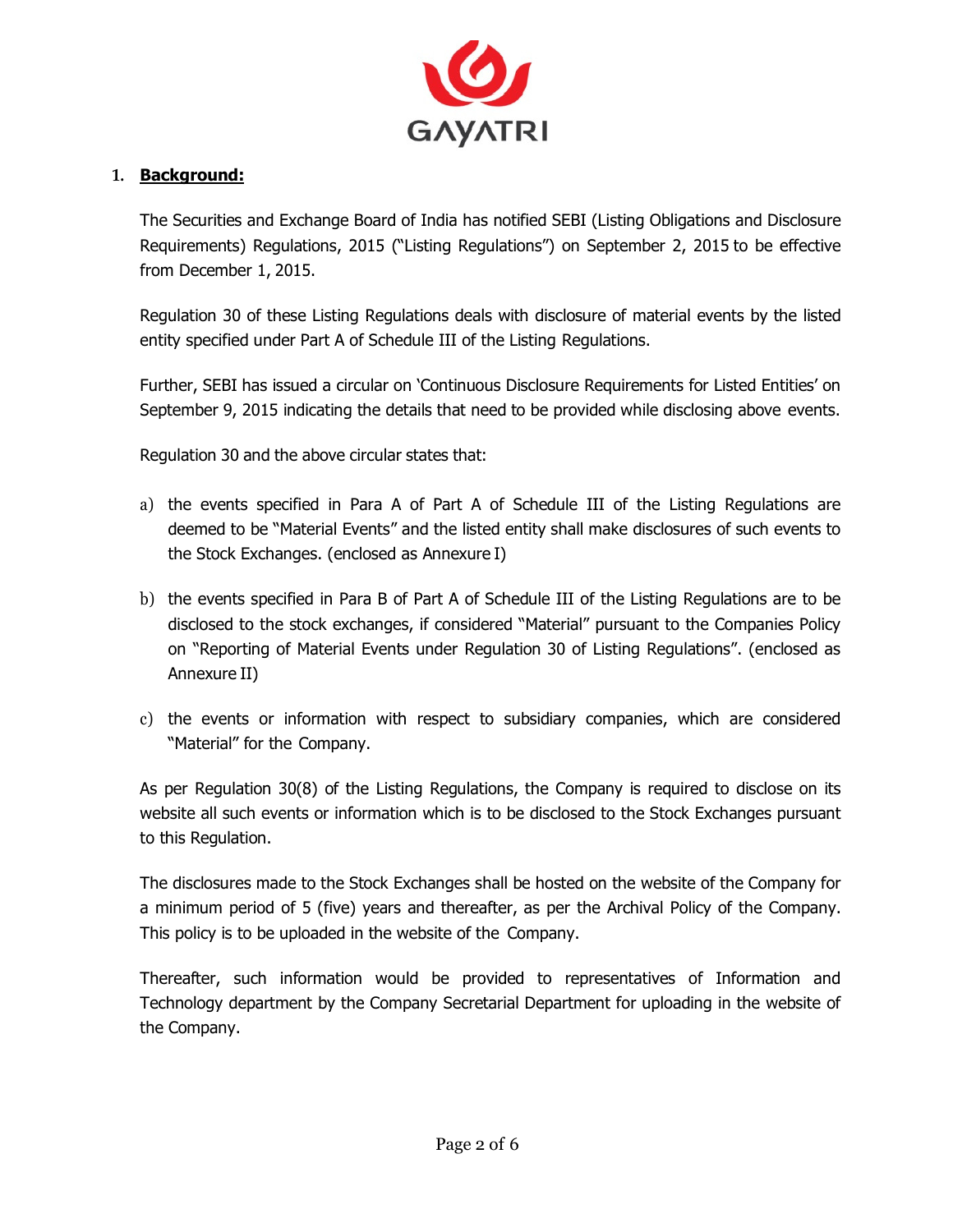### **2. Archival Requirement:**

The disclosures made to stock exchanges would be provided to the Information and Technology department by the Company Secretarial Department for uploading in the website of the Compnay.

The information provided to Information and Technology department would be promptly uploaded in the website of the Company and would be hosted in the website for five years period from the date of such hosting under **Corporate Announcements**.

Thereafter, the information would be archived under the heading "Past Events/Information" and would be retained in the website such period as may be decided by the Executive Director & Compliance Officer.

## **3. Review of the Policy:**

In case there are any regulatory changes requiring modifications to the Policy, the Policy shall be reviewed and amended with due approval from the Executive Director. However, the amended regulatory requirements will supersede the Policy till the time Policy is suitably amended.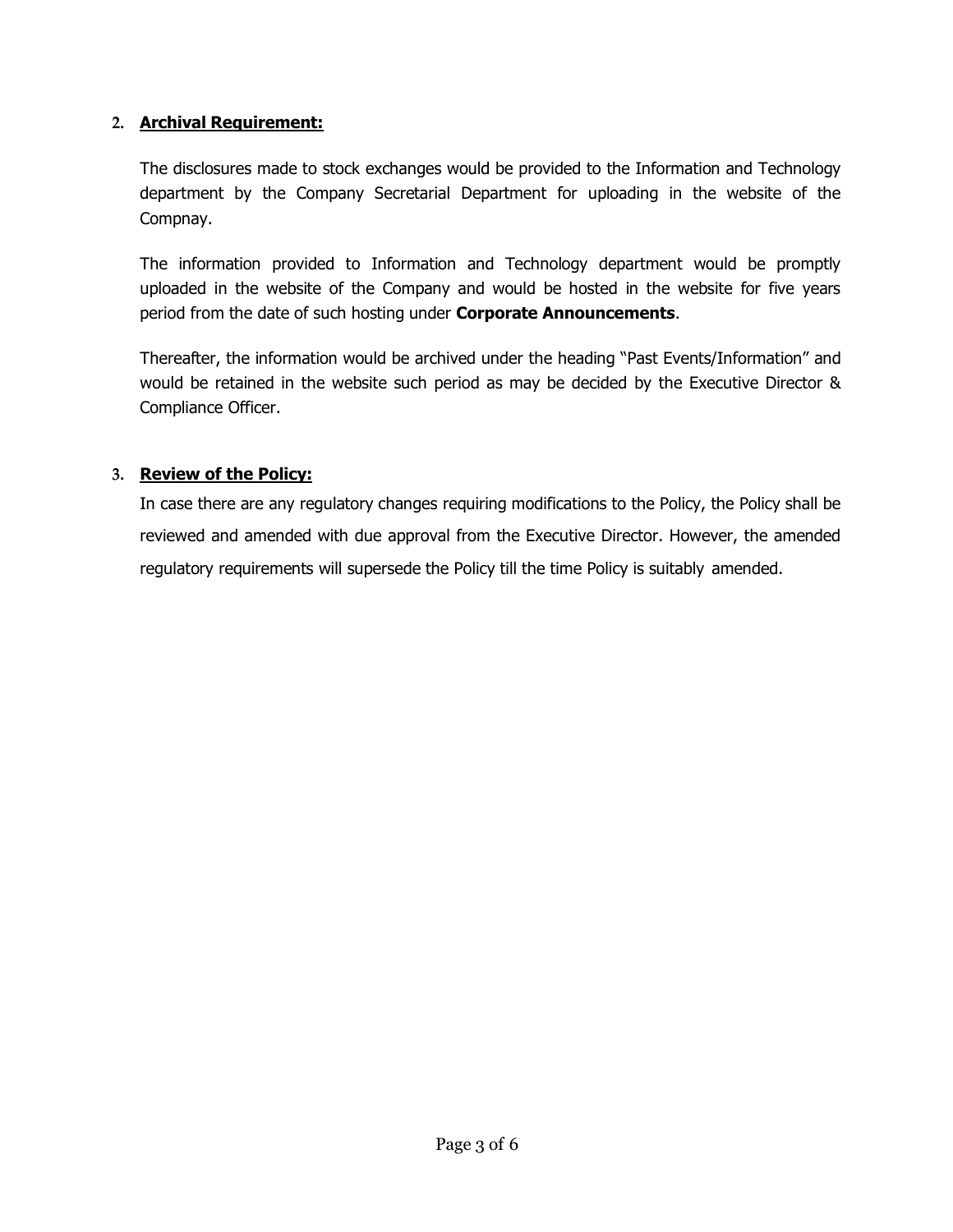## **Annexure I**

**The Indicative list of information, whether material or not, which shall be published in the website of the Company under the "Corporate Announcement Section" and would be subject to the Archival Policy of the Company, are as under:**

- 1. Acquisition(s) (including agreement to acquire), Scheme of Arrangement (amalgamation/ merger/ demerger/restructuring), or sale or disposal of any unit(s), division(s) or subsidiary of the listed entity or any other restructuring;
- 2. Issuance or forfeiture of securities, split or consolidation of shares, buyback of securities, any restriction on transferability of securities or alteration in terms or structure of existing securities including forfeiture, reissue of forfeited securities, alteration of calls, redemption of securities etc.;
- 3. Revision in Rating(s);
- 4.Outcome of meetings of the Board of Directors in respect of:
	- 4.1 dividends and/or cash bonuses recommended or declared or the decision to pass any dividend and the date on which dividend shall be paid/dispatched;
	- 4.2. any cancellation of dividend with reasons thereof;
	- 4.3. the decision on buyback of securities;
	- 4.4. the decision with respect to fund raising proposed to be undertaken;
	- 4.5. increase in capital by issue of bonus shares through capitalization including the date on which such bonus shares would be credited/dispatched;
	- 4.6. reissue of forfeited shares or securities, or the issue of shares or securities held in reserve for future issue or the creation in any form or manner of new shares or securities or any other rights, privileges or benefits to subscribe to;
	- 4.7. short particulars of any other alterations of capital, including calls;
	- 4.8. financial results;
	- 4.9. decision on voluntary delisting by the listed entity from stock exchange(s)
- 5. Agreements (viz. shareholder agreement(s), joint venture agreement(s), family settlement agreement(s) (to the extent that it impacts management and control of the listed entity), agreement(s)/treaty(ies)/contract(s) with media companies) which are binding and not in normal course of business, revision(s) or amendment(s) and termination(s) thereof;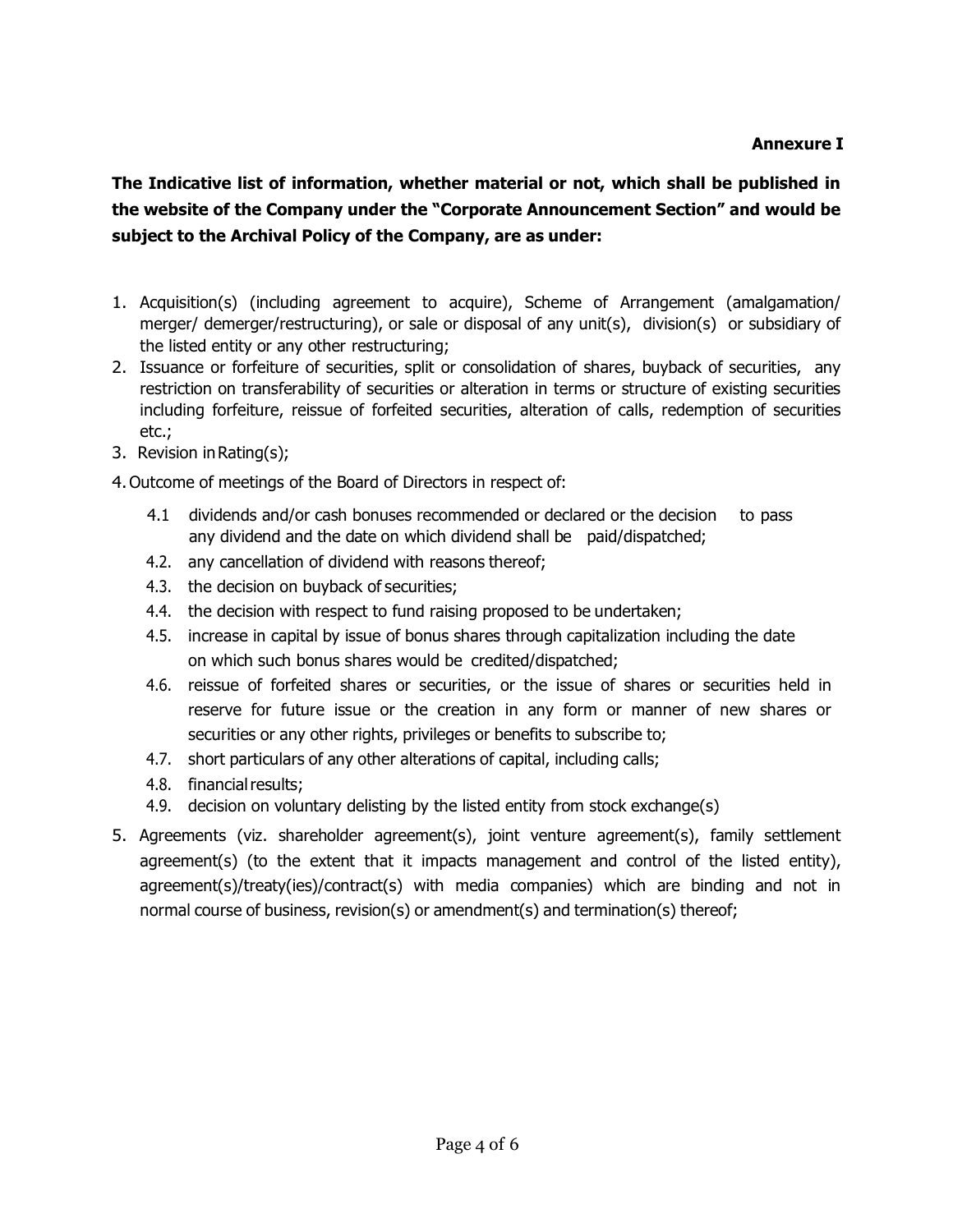- 6. Fraud/ Defaults by promoter or key managerial personnel or by the listed entity or arrest of key managerial personnel or promoter;
- 7. Change in directors, key managerial personnel (Managing Director, Chief Executive Officer, Chief Financial Officer, Company Secretary etc.), Auditor and Compliance Officer;
- 8.Appointment or discontinuation of share transfer agent;
- 9. Issuance of notices, call letters, resolutions and circulars sent to shareholders, debenture holders or creditors or any class of them or advertised in the media by the listed entity;
- 10.Proceedings of annual and extraordinary general meetings of the listed entity;
- 11.Amendments to memorandum and articles of association of listed entity, in brief;
- 12. Schedule of analyst or institutional investor meet and presentations on financial results made by the listed entity to analysts or institutional investors.